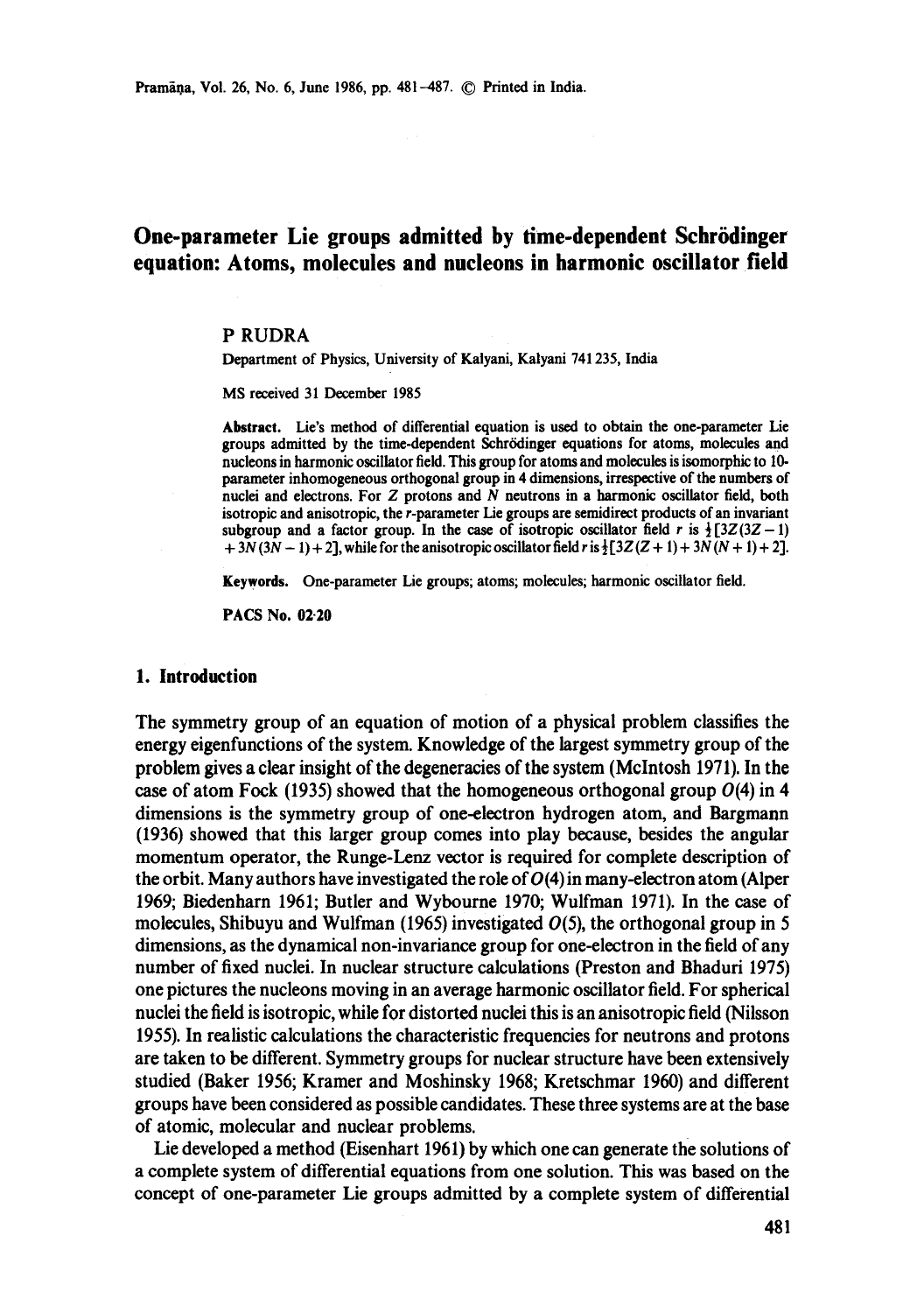equations. If  $\psi$  is a solution of the system of differential equations, then all functions  $X_{\alpha}\psi$  for a set of linear operators  $X_{\alpha}(\alpha=1,\ldots,r)$  are also solutions when  $X_{\alpha}$ 's satisfy a particular condition. The one-parameter Lie groups generated by the  $X_{\alpha}$ 's are said to be admitted by the given system of differential equations. Moreover, if the set of equations admits  $X_a$  and  $X_\beta$  then it also admits the commutator  $[X_\alpha, X_\beta]$ . A key theorem states that for a system consisting of a single equation, either it admits a r-parameter Lie group or the solutions of the equation are obtained by direct processes. It is thus clear that the one-parameter Lie groups admitted by the set of differential equations are all subgroups of the dynamical group.

In  $\S$ 2 we have expressed Lie's method for a second order differential equation, and in particular that of the time-dependent Schrödinger type. In  $\S$ §3 and 4 we have used this method to obtain the one-parameter Lie groups admitted by the time-dependent Schrödinger equations for atoms, molecules and nucleons in harmonic oscillator field. For atoms and molecules this group is the 10-parameter inhomogeneous orthogonal group  $IO(4)$  in 4 dimensions, irrespective of the number of nuclei and electrons. In the case of Z protons and N neutrons in an isotropic harmonic oscillator field with different characteristic frequencies for protons and neutrons. This is a  $\frac{1}{2}[3Z(3Z-1)]$  $+ 3N(3N - 1) + 2$ ]-parameter Lie group, which is a semi-direct product of an invariant subgroup and a proper subgroup. In the anisotropic case this is a I,ie group with  $\frac{1}{2}[3Z(Z+1)+3N(N+1)+2]$  parameters, and is again a semi-direct product.

### **2. One-parameter Lie groups**

In this section we describe Lie's method for obtaining the one-parameter groups admitted by a complete system of linear differential equations

$$
\Delta^{\alpha} \equiv A^{\alpha} \psi = 0, \quad \alpha = 1, \ldots, p,
$$
 (1)

where  $\psi$  is a s-component dependent variable, in n independent variables  $q<sup>i</sup>$ ,  $i = 1, \ldots, n$ , and  $A^{\alpha s}$  are  $s \times s$  matrices. If  $\psi$  is a solution of (1), then  $X^{\psi}$ , where the  $s \times s$ linear operators X is given in terms of the  $s \times s$  velocity vectors  $\zeta^m(q)$ 's by

$$
X = \sum_{m} \xi^{m}(q) X^{m}, \quad \text{with} \quad X^{m} = -i \partial / \partial q^{m}, \tag{2}
$$

is also a solution of the system of equation (1) if and only if

$$
[X, A^{\alpha}] = \sum_{\beta} \Lambda_{\beta}^{\alpha}(q) A^{\beta}, \text{ for all } \alpha = 1, \ldots, p,
$$
 (3)

where  $\Lambda_{\beta}^{a}$ 's are s × s matrices. The necessary part of the condition exists if there are no other linear operators satisfying (1). This is ensured by the completeness of the system of equations. The one-parameter Lie group generated by X is said to be admitted by the system of equations  $\Delta^{\alpha}$ .

For a second-order matrix system

$$
A^{\alpha} \equiv a_0^{\alpha}(q) + \sum_i a_i^{\alpha}(q) \partial/\partial q^i + \sum_{ij} a_{ij}^{\alpha}(q) \partial^2/\partial q^i \partial q^j,
$$
  
\n
$$
a_{ij}^{\alpha} = a_{ji}^{\alpha},
$$
\n(4)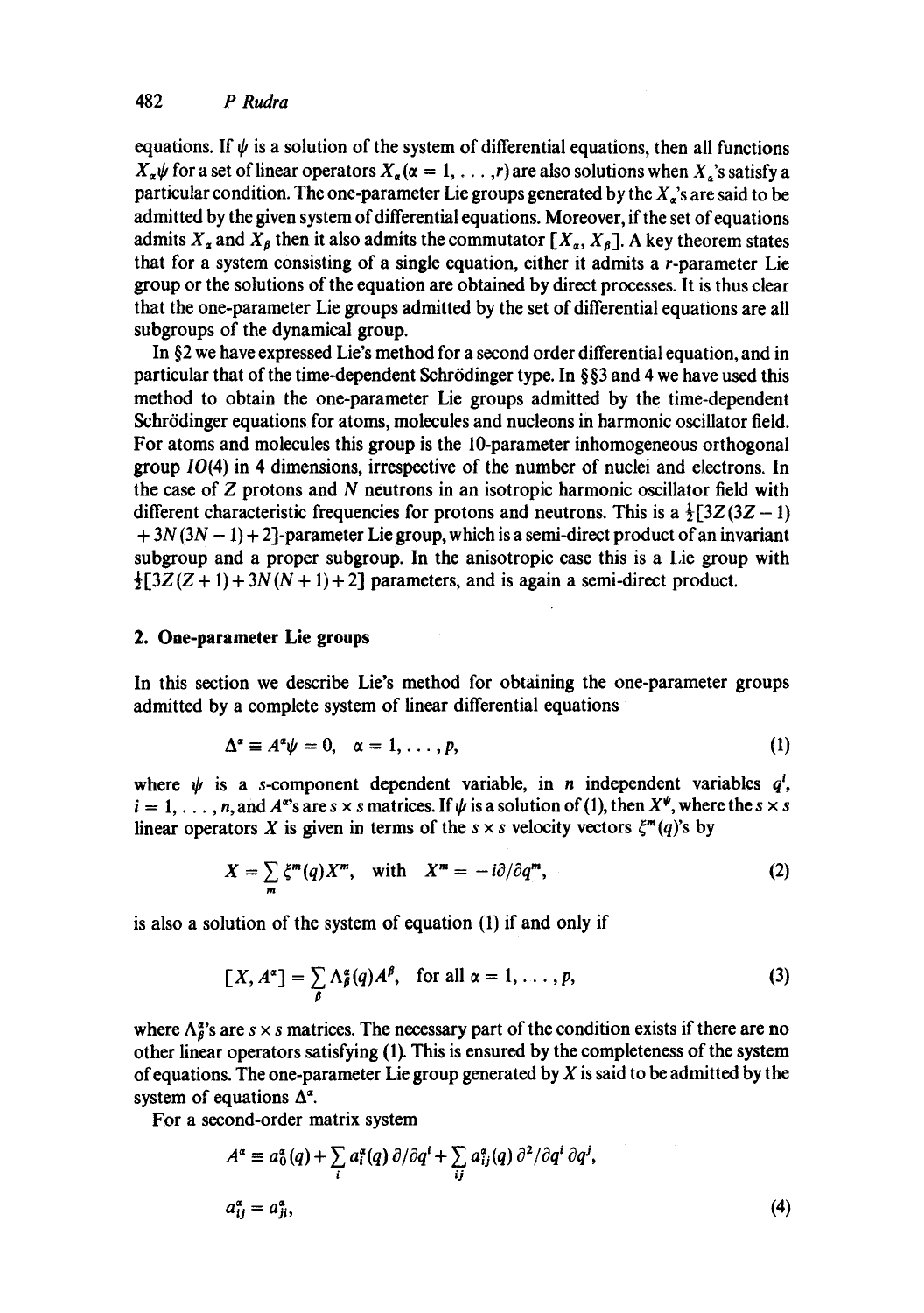the necessary and sufficient conditions become (Rudra 1984)

$$
\sum_{m} \xi^{m} \partial a_{0}^{a} / \partial q^{m} = \sum_{\beta} \Lambda_{\beta}^{\alpha} a_{0}^{\beta},
$$
  
\n
$$
[\xi^{i}, a_{0}^{\alpha}] + \sum_{m} \xi^{m} \partial a_{i}^{\alpha} / \partial q^{m} - \sum_{m} a_{m}^{\alpha} \partial \xi^{i} / \partial q^{m} - \sum_{km} a_{km}^{\alpha} \partial^{2} \xi^{i} / \partial q^{k} \partial q^{m} = \sum_{\beta} \Lambda_{\beta}^{\alpha} a_{i}^{\beta},
$$
  
\n
$$
\frac{1}{2} [\xi^{i}, a_{i}^{\alpha}] + \frac{1}{2} [\xi^{i}, a_{j}^{\alpha}] + \sum_{m} \xi^{m} \partial a_{ij}^{\alpha} / \partial q^{m}
$$
  
\n
$$
- \sum_{m} (a_{im}^{\alpha} \partial \xi^{j} / \partial q^{m} + a_{mj}^{\alpha} \partial \xi^{i} / \partial q^{m}) = \sum_{\beta} \Lambda_{\beta}^{\alpha} a_{ij}^{\beta},
$$
  
\n
$$
[\xi^{k}, a_{ij}^{\alpha}] + [\xi^{i}, a_{jk}^{\alpha}] + [\xi^{j}, a_{ki}^{\alpha}] = 0.
$$
  
\n(5)

Solutions of these sets of partial differential equations for the velocity vectors  $\zeta$ 's give the velocity vectors and hence the generators for the one-parameter Lie groups admitted by the system  $\Delta^{\alpha}$ .

For a one-component Schrödinger equation

$$
[i\partial/\partial t + \sum_{m\alpha} a_m (\partial/\partial q^{m\alpha})^2 - v] \psi = 0, \qquad (6)
$$

for a N-particle system with masses  $M_m$ ,  $m = 1, \ldots, N$  and components  $\alpha = 1, 2, 3$ in a potential  $V = v\hbar$ , the non-vanishing parameters of (4) are  $a_0 = -v$ ,  $a_t = i$ ,  $a_{\mu\alpha,n\beta} = a_m \delta_{\mu\alpha,n\beta}$ . Equation (5) now reduces to

$$
\xi^{t} \partial v/\partial t + \sum_{ma} \xi^{ma} \partial v/\partial q^{ma} = \Lambda v, \quad a_{m} \partial \xi^{t}/\partial q^{ma} = 0,
$$
  
\n
$$
i \partial \xi^{ma}/\partial t + \sum_{n\beta} a_{n} \partial^{2} \xi^{ma}/(\partial q^{n\beta})^{2} = 0,
$$
  
\n
$$
i \partial \xi^{t}/\partial t + \sum_{n\beta} a_{n} \partial^{2} \xi^{t}/(\partial q^{n\beta})^{2} + i\Lambda = 0,
$$
  
\n
$$
a_{m} \partial \xi^{n\beta}/\partial q^{ma} + a_{n} \partial \xi^{ma}/\partial q^{n\beta}
$$
  
\n
$$
+ \delta_{ma,n\beta} \left( \Lambda a_{m} - \xi^{t} \partial a_{m}/\partial t + \sum_{so} \xi^{so} \partial a_{m}/\partial q^{so} \right) = 0.
$$
 (7)

In the Cartesian components  $a_m$ 's are all constants. It then immediately follows that

$$
\xi^{t} \equiv \xi^{t}(t), \quad \Lambda \equiv \Lambda(t), \quad 2\partial \xi^{m\alpha}/\partial q^{m\alpha} = \partial \xi^{t}/\partial t = -\Lambda.
$$

It also follows that  $\partial^2 \xi^{m\alpha}/\partial q^{n\beta} \partial q^{k\gamma} = 0$  for all sets of  $m\alpha$ ,  $n\beta$ ,  $k\gamma$ . Thus,  $\partial \xi^{m\alpha}/\partial t = 0$ , i.e.  $\zeta^{ma} \equiv \zeta^{ma}(q)$ . Thus we get

$$
\xi^{m\alpha} = b_0^{m\alpha} + \sum_{\beta} b_{m\beta}^{m\alpha} q^{m\beta} + a_m \sum_{n \neq m} \sum_{\beta} b_{n\beta}^{m\alpha} q^{n\beta},
$$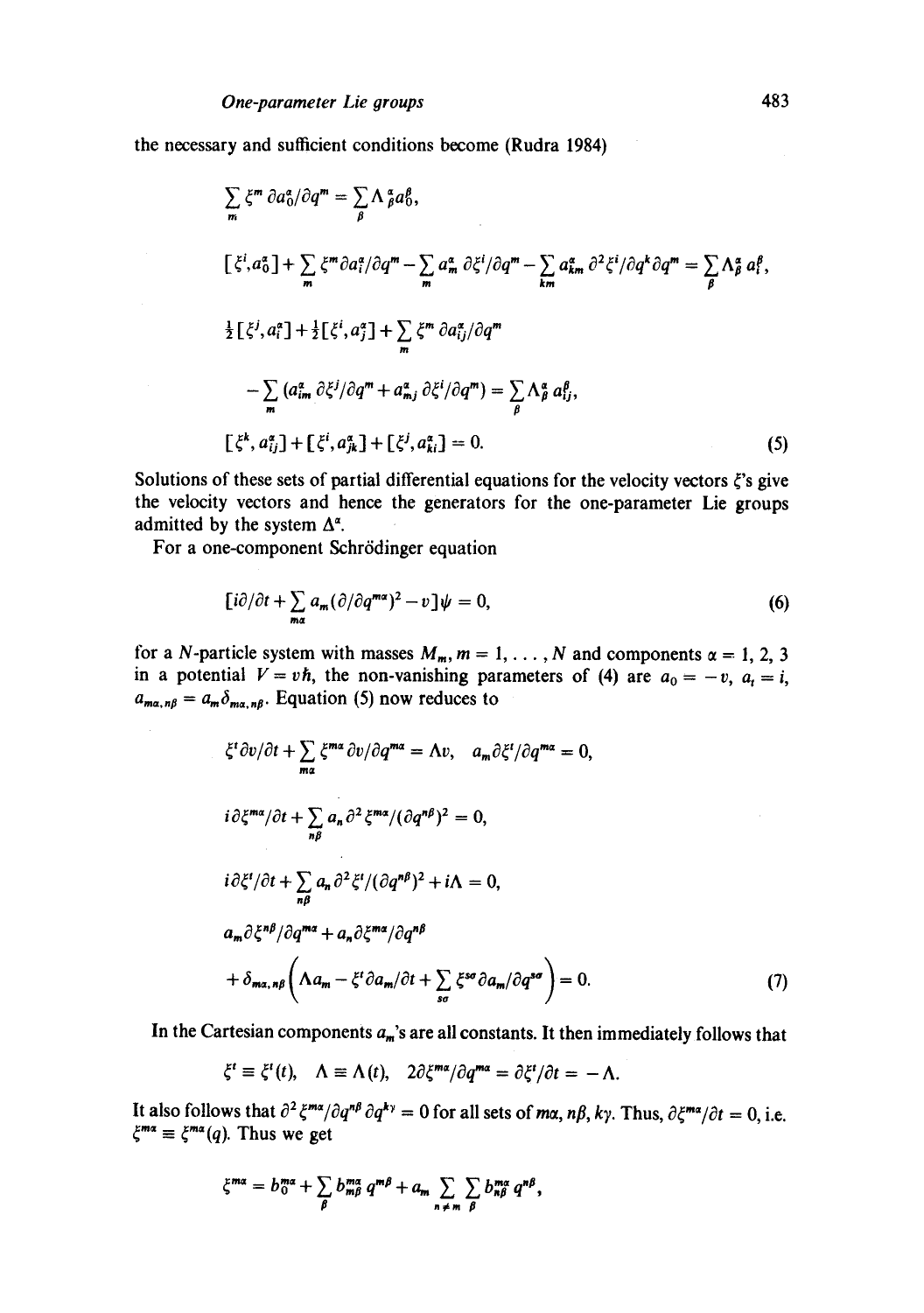484 *P Rudra* 

and  $\partial \zeta^{t}/\partial t = -\Lambda = 2\partial \zeta^{ma}/\partial q^{ma} = b^{ma}_{ma}$ , independent of  $\alpha$ 

and hence  $\xi^i = b_0 + 2bt$ . From  $b_{n\beta}^{ma} + b_{n\beta}^{n\beta} = 0$ , we finally obtain

$$
\zeta^{ma} = b_0^{ma} + bq^{ma} + \sum_{\beta\gamma} e_{\alpha\beta\gamma} b_1^{m\gamma} q^{m\beta} + a_m \sum_{n \le m} \sum_{\beta} b_{n\beta}^{ma} q^{n\beta} - a_m \sum_{n > m} \sum_{\beta} b_{n\alpha}^{n\beta} q^{n\beta},
$$
  

$$
\zeta^t = b_0 + 2bt, \quad \Lambda = -2b,
$$
  

$$
\zeta^t \partial v/\partial t + \sum_{ma} \zeta^{ma} \partial v/\partial q^{ma} + 2bv = 0.
$$
 (8)

In the next two sections we apply these equations to obtain the one-parameter Lie groups admitted by the time-dependent Schrödinger equations for atoms, molecules and nucleons in harmonic oscillator field.

## **3. Atoms and molecules**

 $\bar{z}$ 

For atoms and molecules we consider the  $k_n$ th nucleus of type  $n(k_n = 1, \ldots, N_n)$ ,  $n = 1, \ldots, T$  at  $r_{nk}$  and the  $k_e$ th electron of mass m at  $r_{k}$ . The n-type nucleus has mass  $M_n$  and atomic number  $Z_n$ . The parameters of (8) are

$$
a_{n} = \hbar/2M_{n}, \qquad a_{e} = \hbar/2m,
$$
  
\n
$$
v = - \sum_{nk_{h}k_{h}} Z_{n}e^{2}/\hbar |\mathbf{r}_{nk_{h}} - \mathbf{r}_{k_{h}}| + \sum_{(mk_{m}) \neq (nk_{h})} Z_{m}Z_{n}e^{2}/2\hbar |\mathbf{r}_{mk_{m}} - \mathbf{r}_{nk_{h}}|
$$
  
\n
$$
+ \sum_{k_{h} \neq k'_{h}} e^{2}/2\hbar |\mathbf{r}_{k_{h}} - \mathbf{r}_{k'_{h}}|.
$$
  
\n(9)

Equation (8) now becomes

$$
\xi^{mk_{m}\alpha} = b_{0}^{mk_{m}\alpha} + br_{mk_{m}\alpha} + \sum_{\beta\gamma} e_{\alpha\beta\gamma} b_{1}^{mk_{m}\gamma} r_{mk_{m}\beta} + a_{m} \sum_{n < m} \sum_{k_{n}} \sum_{\beta} b_{mk_{n}\beta}^{mk_{n}\alpha} r_{nk_{n}\beta}
$$
\n
$$
+ a_{m} \sum_{k_{n} < k_{m}} \sum_{\beta} b_{mk_{n}\beta}^{mk_{n}\alpha} r_{mk_{n}\beta} - a_{m} \sum_{k_{n} > k_{m}} \sum_{\beta} b_{mk_{m}\alpha}^{mk_{n}\beta} r_{mk_{n}\beta}
$$
\n
$$
- a_{m} \sum_{n > m} \sum_{k_{n}} \sum_{\beta} b_{mk_{n}\alpha}^{mk_{n}\beta} r_{nk_{n}\beta} - a_{m} \sum_{k_{n}} \sum_{\beta} b_{mk_{n}\alpha}^{k_{n}\beta} r_{k_{n}\beta},
$$
\n
$$
\xi^{k_{n}\alpha} = b_{0}^{k_{n}\alpha} + br_{k_{n}\alpha} + \sum_{\beta\gamma} e_{\alpha\beta\gamma} b_{1}^{k_{n}\gamma} r_{k_{n}\beta} + a_{e} \sum_{mk_{n}} \sum_{\beta} b_{nk_{n}\beta}^{k_{n}\alpha} r_{nk_{n}\beta}
$$
\n
$$
+ a_{e} \sum_{k_{n} < k_{n}} \sum_{\beta} b_{k_{n}\beta}^{k_{n}\alpha} r_{k_{n}\beta} - a_{e} \sum_{k_{n} > k_{n}} \sum_{\beta} b_{k_{n}\alpha}^{k_{n}\beta} r_{k_{n}\beta},
$$
\n
$$
\xi^{i} = b_{0} + 2bt,
$$
\n
$$
2bv + \sum_{n} \xi^{mk_{n}\alpha} \frac{\partial v}{\partial r_{mk_{n}\alpha}} + \sum_{n} \xi^{k_{n}\alpha} \frac{\partial v}{\partial r_{k_{n}\alpha}} = 0,
$$

*(lo)* 

*rak.a k.a*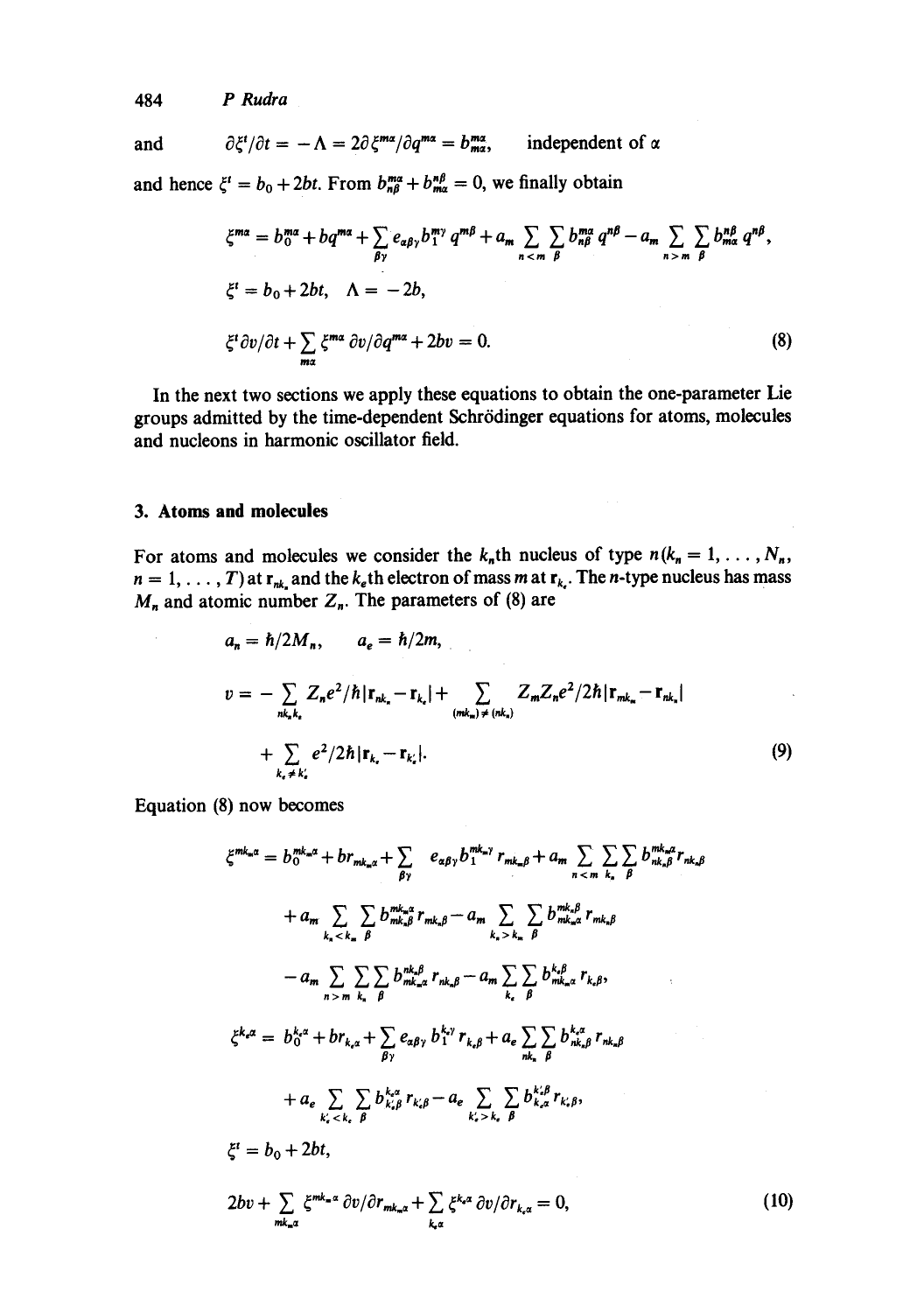and the admissible generator is

$$
X = \xi^t \partial/\partial t + \sum_{m k_m \alpha} \xi^{m k_m \alpha} \partial/\partial r_{m k_m \alpha} + \sum_{k_\epsilon \alpha} \xi^{k_\epsilon \alpha} \partial/\partial r_{k_\epsilon \alpha}.
$$

Inserting (9) in the last of (10), we get

$$
b_0^{mk_{\alpha}a} = b_0^{nk_{\alpha}a} \t b_0^{k_{\alpha}a} = b_0^{k_{\alpha}a}, \t b_0^{mk_{\alpha}a} = b_0^{k_{\alpha}a},
$$
  
\n
$$
a_m b_{mk_{\alpha}a}^{k_{\alpha}a} = a_e b_{k,a}^{k,\beta} (k_e' < k_e), b_{mk_{\alpha}a}^{k,\beta} = b_{mk_{\alpha}a}^{k,\beta}, b_{mk_{\alpha}a}^{k,\beta} + b_{mk_{\alpha}a}^{k,\alpha} = 0,
$$
  
\n
$$
a_m b_{mk,\beta}^{mk_{\alpha}a} = a_e b_{mk,\beta}^{k,\alpha} (k_n < k_m), a_m b_{mk_{\alpha}a}^{mk_{\alpha}a} = a_e b_{mk,\beta}^{k,\alpha} (n < m),
$$
  
\n
$$
\sum_{\gamma} e_{\alpha\beta\gamma} (b_1^{k_{\gamma}} - b_1^{k_{\gamma}}) = 0 = \sum_{\gamma} e_{\alpha\beta\gamma} (b_1^{mk_{\alpha}\gamma} - b_1^{nk_{\gamma}}),
$$
  
\n
$$
\sum_{\gamma} e_{\alpha\beta\gamma} (b_1^{mk_{\alpha}\gamma} - b_1^{k_{\gamma}}) + (a_m - a_e) b_{mk_{\alpha}a}^{k_{\alpha}a} = 0.
$$
  
\n(11)

The general solution is thus

$$
b = 0, \quad b_0^{mk_m \alpha} = b_0^{k_\alpha} = b_0^{0\alpha},
$$
\n
$$
a_n b_{nk_n \beta}^{k_n \alpha} = a_e b_{k_i \beta}^{k_i \alpha} = \sum_{\gamma} e_{\alpha \beta \gamma} b_0^{\gamma} (k_e' < k_e),
$$
\n
$$
a_m b_{mk_n \beta}^{mk_m \alpha} = a_e b_{mk_n \beta}^{k_i \alpha} = (a_e/a_m) \sum_{\gamma} e_{\alpha \beta \gamma} b_0^{\gamma} (k_n < k_m),
$$
\n
$$
a_m b_{mk_n \beta}^{mk_n \alpha} = a_e b_{nk_n \beta}^{k_i \alpha} = (a_e/a_n) \sum_{\gamma} e_{\alpha \beta \gamma} b_0^{\gamma} (n < m),
$$
\n
$$
b_1^{k_i \alpha} = b_1^{\alpha}, \quad b_1^{mk_m \alpha} = b_1^{\alpha} + (a_e/a_m - 1) b_0^{\alpha}.
$$
\n
$$
(11)
$$

The generators of the admissible one-parameter Lie groups are then

$$
X^{0\alpha} = -i\left(\sum_{k_e} \partial/\partial r_{k_e\alpha} + \sum_{mk_m} \partial/\partial r_{mk_m\alpha}\right), \quad X^t = -i\partial/\partial t,
$$
  

$$
X_1^{\alpha} = -i\sum_{\beta\gamma} e_{\alpha\beta\gamma} \left(\sum_{k_e} r_{k_e\beta} \partial/\partial r_{k_e\gamma} + \sum_{mk_m} r_{mk_m\beta} \partial/\partial r_{mk_m\gamma}\right),
$$
  

$$
X_0^{\alpha} = (1/M_0) \sum_{\beta\gamma} e_{\alpha\beta\gamma} \left(m \sum_{k_e} r_{k_e\beta} + \sum_{mk_m} M_m r_{mk_m\beta}\right) X^{0\gamma},
$$
  
where 
$$
M_0 = mN_e + \sum_n M_n N_n,
$$
 (12)

with non-vanishing commutators

$$
[X^{0\alpha}, X_1^{\beta}] = i \sum_{\gamma} e_{\alpha\beta\gamma} X^{0\gamma}, [X^{0\alpha}, X_0^{\beta}] = i \sum_{\gamma} e_{\alpha\beta\gamma} X^{0\gamma},
$$
  

$$
[X_1^{\alpha}, X_1^{\beta}] = i \sum_{\gamma} e_{\alpha\beta\gamma} X_1^{\gamma}, [X_1^{\alpha}, X_0^{\beta}] = i \sum_{\gamma} e_{\alpha\beta\gamma} X_0^{\gamma}, [X_0^{\alpha}, X_0^{\beta}] = i \sum_{\gamma} e_{\alpha\beta\gamma} X_0^{\gamma}.
$$
  
(13)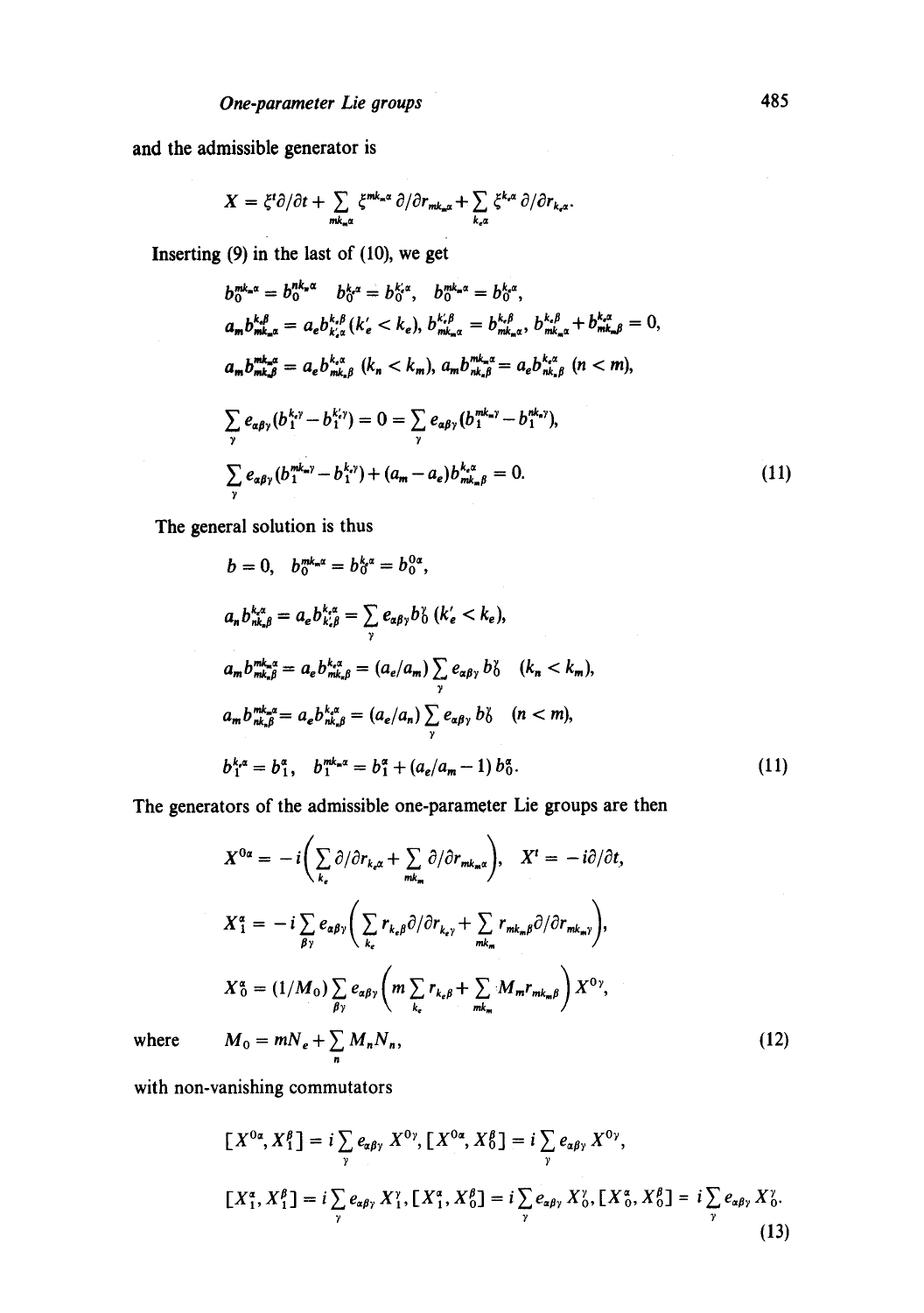486 *P Rudra* 

 $X^{0\alpha}$  denotes total space translation,  $X^{\alpha}$  denotes total rotation of the system, while  $X^t$ **denotes time translation. To see clearly the presence of the inhomogeneous orthogonal group** *I0* **(4) in 4 dimensions we take the linear combinations** 

$$
L^{\alpha}=X_{1}^{\alpha}, \quad A^{\alpha}=-X_{1}^{\alpha}+2X_{0}^{\alpha},
$$

and get the non-vanishing commutation relations

$$
[X^{0\alpha}, L^{\beta}] = i \sum_{\gamma} e_{\alpha\beta\gamma} X^{0\gamma}, \quad [X^{0\alpha} \cdot A^{\beta}] = i \sum_{\gamma} e_{\alpha\beta\gamma} X^{0\gamma},
$$
  

$$
[L^{\alpha}, L^{\beta}] = i \sum_{\gamma} e_{\alpha\beta\gamma} L^{\gamma}, \quad [L^{\alpha}, A^{\beta}] = i \sum_{\gamma} e_{\alpha\beta\gamma} A^{\gamma}, \quad [A^{\alpha}, A^{\beta}] = i \sum_{\gamma} e_{\alpha\beta\gamma} L^{\gamma}.
$$
  
(14)

These ten admissible one-parameter Lie groups form a 10-parameter Lie group G having an invariant subgroup  $N = \{X^{0\alpha}, X^i\}$  and a subgroup  $H = \{L^{\alpha}, A^{\beta}\}$ , such that  $G/N \approx H$ . Thus G is a semi-direct product  $G = N \text{ } \textcircled{s}H$ . It is to be noted that both atoms and molecules have the same symmetry group irrespective of the number of nuclei and electrons.

## **4. Nucleons in harmonic oscillator field**

We first consider N particles of masses  $M_m$ ,  $m = 1, \ldots, N$  in the harmonic oscillator field of characteristic frequencies  $\omega_{ma}$  corresponding to the *m*th particle in the  $\alpha$ th Cartesian component. Thus  $a_m = h/2M_m$ ,  $v = \sum_{m\alpha} \omega_{m\alpha}^2 r_{m\alpha}^2/4a_m$ . The last of (8) gives us

$$
\sum_{m\alpha} \left[ b_0^{m\alpha} \omega_{m\alpha}^2 r_{m\alpha} / 2a_m + b \omega_{m\alpha}^2 r_{m\alpha}^2 / a_m \right]
$$
  
+ 
$$
\sum_{n \le m} \sum_{\beta} b_{n\beta}^{m\alpha} \left( \omega_{m\alpha}^2 - \omega_{n\beta}^2 \right) r_{m\alpha} r_{n\beta} / 2 = 0.
$$
 (15)

Equating the coefficients of different monomials to zero, we get

$$
b = b_0^{ma} = 0, \quad b_{n\beta}^{ma} = \begin{cases} 0, & \text{if } \omega_{ma}^2 - \omega_{n\beta}^2 \neq 0, \\ \text{arbitrary if } \omega_{ma}^2 - \omega_{n\beta}^2 = 0. \end{cases} \quad (n < m) \tag{16}
$$

For Z protons and N neutrons denoted by  $P_k(k = 1, ..., Z)$  and  $N_m(m)$  $= 1, \ldots, N$  in an isotropic harmonic oscillator field with characteristic frequencies  $\omega_p$ and  $\omega_n$  for protons and neutrons respectively, we get the generators for admissible oneparameter groups

$$
X^{t} = -i\partial/\partial t, \quad X_{1}^{P_{\alpha}} = -i\sum_{\beta\gamma} e_{\alpha\beta\gamma} r_{P_{\alpha}\beta} \partial/\partial r_{P_{\alpha}\gamma},
$$
  
\n
$$
X_{P_{\alpha}\beta}^{P_{\alpha}} = -i(r_{P_{\alpha}\beta} \partial/\partial r_{P_{\alpha}\alpha} - r_{P_{\alpha}\alpha} \partial/\partial r_{P_{\beta}\beta}), \quad k > l, k, l = 1, ..., Z,
$$
  
\n
$$
X_{1}^{N_{\alpha}\alpha} = -i\sum_{\beta\gamma} e_{\alpha\beta\gamma} r_{N_{\alpha}\beta} \partial/\partial r_{N_{\alpha}\gamma},
$$
  
\n
$$
X_{N_{\alpha}\beta}^{N_{\alpha}\alpha} = -i(r_{N_{\alpha}\beta} \partial/\partial r_{N_{\alpha}\alpha} - r_{N_{\alpha}\alpha} \partial/\partial r_{N_{\alpha}\beta}), \quad m > n, m, n = 1, ..., N,
$$
 (17)